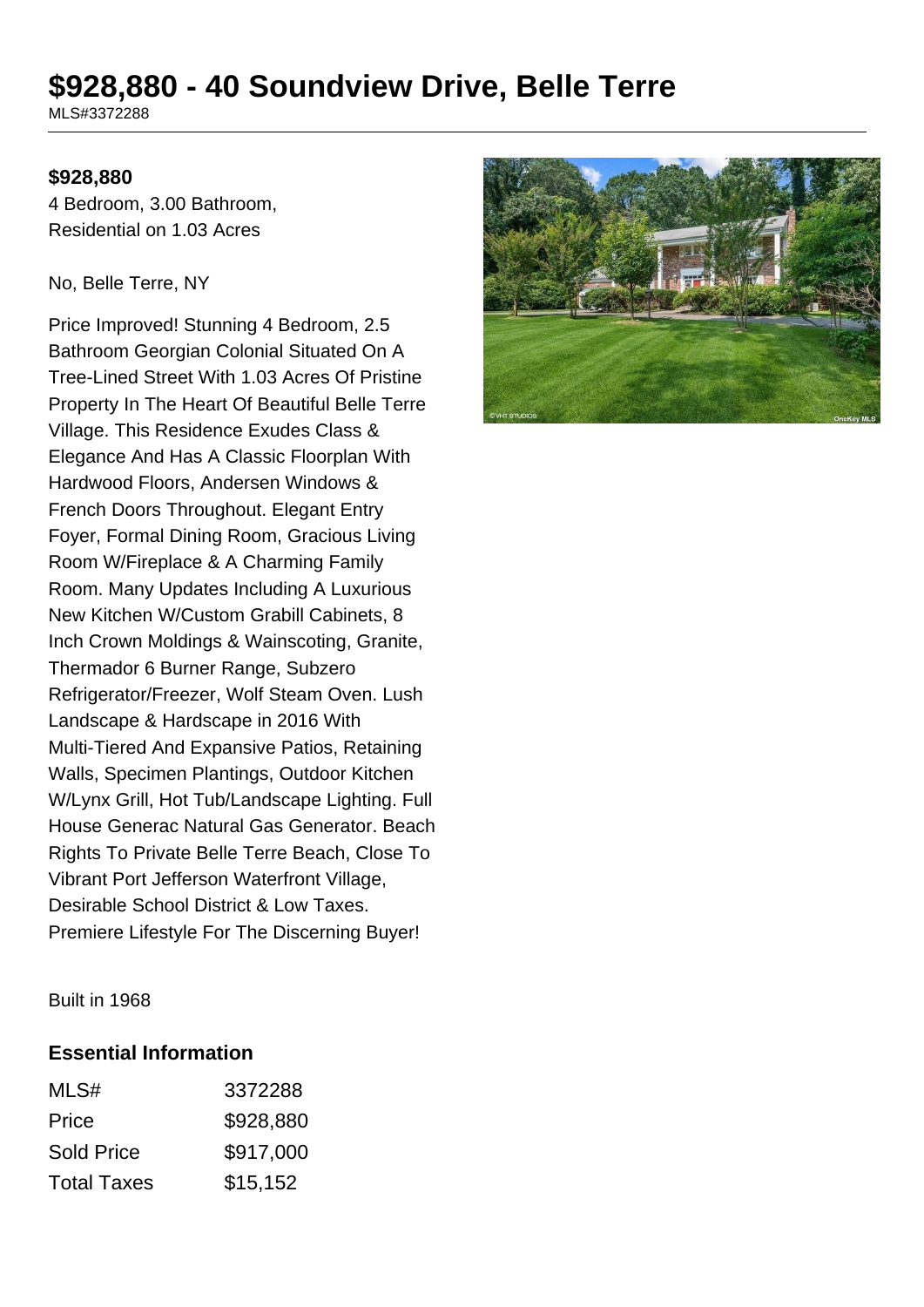| <b>Bedrooms</b>           | 4                              |  |
|---------------------------|--------------------------------|--|
| <b>Bathrooms</b>          | 3.00                           |  |
| <b>Full Baths</b>         | 2                              |  |
| <b>Half Baths</b>         | 1                              |  |
| Lot Square Footage 44,867 |                                |  |
| Acres                     | 1.03                           |  |
| <b>Year Built</b>         | 1968                           |  |
| <b>Type</b>               | Residential                    |  |
| Sub-Type                  | <b>Single Family Residence</b> |  |
| <b>Style</b>              | Colonial                       |  |
| <b>Status</b>             | Closed                         |  |

## **Community Information**

| Address      | 40 Soundview Drive |
|--------------|--------------------|
| Subdivision  | No                 |
| City         | <b>Belle Terre</b> |
| County       | <b>Suffolk</b>     |
| <b>State</b> | NY                 |
| Zip Code     | 11777              |
|              |                    |

## **Amenities**

| <b>Features</b> | Corner Lot, Cul-De-Sec, Level, Near Public Transit, Private, Wooded |
|-----------------|---------------------------------------------------------------------|
| Parking         | 2 Car Attached, Attached, Driveway, Private                         |
| # of Garages    | 2                                                                   |
| Garages         | 2 Car Attached, Attached, Driveway, Private                         |
| View            | Panoramic                                                           |
| Waterfront      | <b>Beach Access</b>                                                 |

## **Interior**

| Interior                 | Hardwood                                                                                                                                                              |
|--------------------------|-----------------------------------------------------------------------------------------------------------------------------------------------------------------------|
| <b>Interior Features</b> | Den/Family Room, Eat-in Kitchen, Entrance Foyer, Formal Dining Room,<br>Granite Counters, Home Office, Living Room / Dining Room, Master<br>Bath, Pantry, Powder Room |
| Heating                  | Hot Water, Natural Gas                                                                                                                                                |
| Cooling                  | <b>Central Air</b>                                                                                                                                                    |
| Fireplace                | Yes                                                                                                                                                                   |
| # of Fireplaces          | 1                                                                                                                                                                     |
| Has Basement             | Yes                                                                                                                                                                   |
| <b>Basement</b>          | Full, Unfinished, Walk-Out Access                                                                                                                                     |